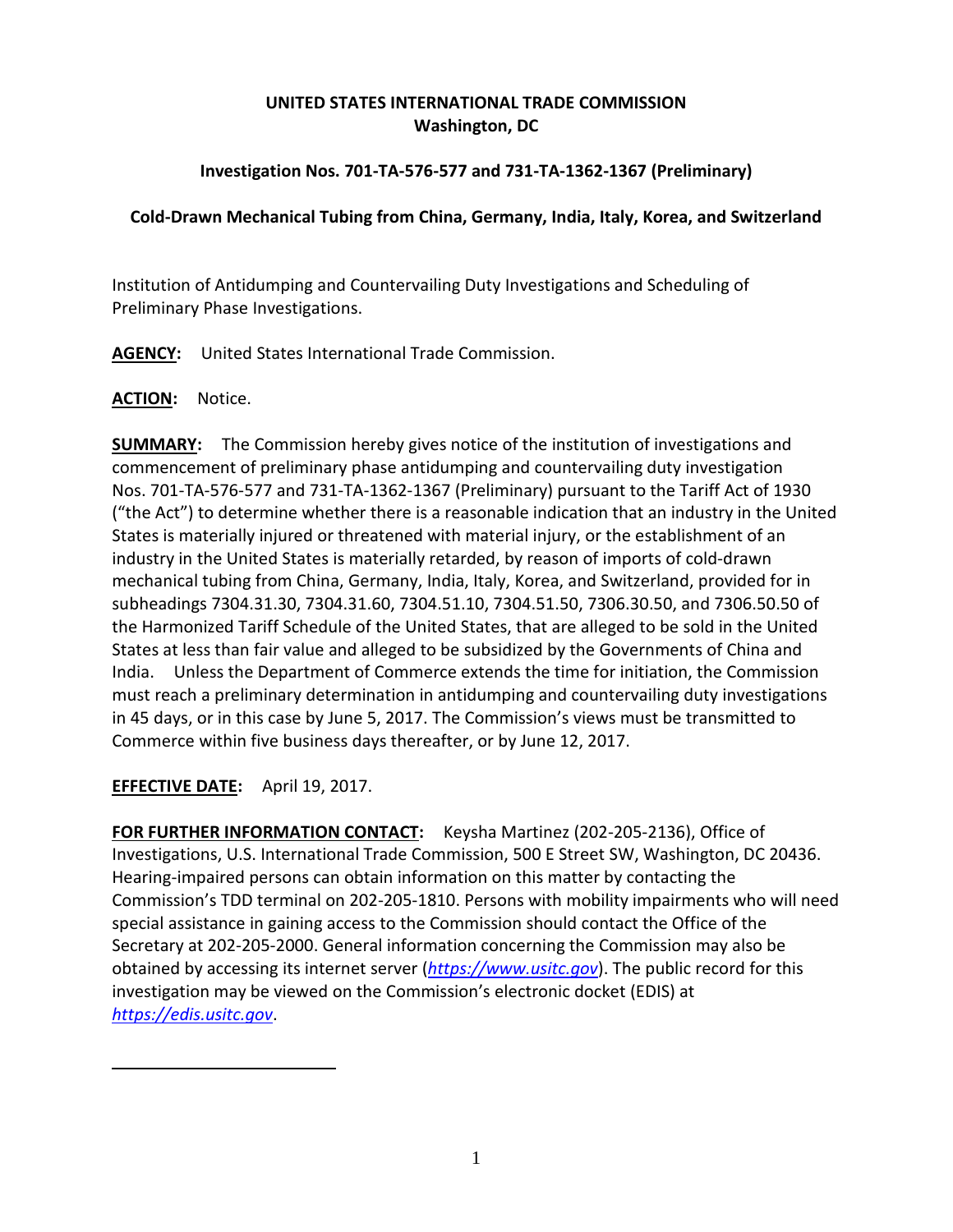#### **SUPPLEMENTARY INFORMATION:**

**Background.**--These investigations are being instituted, pursuant to sections 703(a) and 733(a) of the Tariff Act of 1930 (19 U.S.C. 1671b(a) and 1673b(a)), in response to a petition filed on April 19, 2017, by ArcelorMittal Tubular Products, Shelby, Ohio; Michigan Seamless Tube, LLC, South Lyon, Michigan; PTC Alliance Corp., Wexford, Pennsylvania; Webco Industries, Inc., Sand Springs, Oklahoma; and Zekelman Industries, Inc., Farrell, Pennsylvania.

For further information concerning the conduct of these investigations and rules of general application, consult the Commission's Rules of Practice and Procedure, part 201, subparts A and B (19 CFR part 201), and part 207, subparts A and B (19 CFR part 207).

**Participation in the investigations and public service list.**--Persons (other than petitioners) wishing to participate in the investigations as parties must file an entry of appearance with the Secretary to the Commission, as provided in sections 201.11 and 207.10 of the Commission's rules, not later than seven days after publication of this notice in the *Federal Register*. Industrial users and (if the merchandise under investigation is sold at the retail level) representative consumer organizations have the right to appear as parties in Commission antidumping duty and countervailing duty investigations. The Secretary will prepare a public service list containing the names and addresses of all persons, or their representatives, who are parties to these investigations upon the expiration of the period for filing entries of appearance.

**Limited disclosure of business proprietary information (BPI) under an administrative protective order (APO) and BPI service list.**--Pursuant to section 207.7(a) of the Commission's rules, the Secretary will make BPI gathered in these investigations available to authorized applicants representing interested parties (as defined in 19 U.S.C. 1677(9)) who are parties to the investigations under the APO issued in the investigations, provided that the application is made not later than seven days after the publication of this notice in the *Federal Register*. A separate service list will be maintained by the Secretary for those parties authorized to receive BPI under the APO.

**Conference.**--The Commission's Director of Investigations has scheduled a conference in connection with these investigations for 9:30 a.m. on Wednesday, May 10, 2017, at the U.S. International Trade Commission Building, 500 E Street SW, Washington, DC. Requests to appear at the conference should be emailed to [William.bishop@usitc.gov](mailto:William.bishop@usitc.gov) and [Sharon.bellamy@usitc.gov](mailto:Sharon.bellamy@usitc.gov)) (DO NOT FILE ON EDIS) on or before May 8, 2017. Parties in support of the imposition of countervailing and antidumping duties in these investigations and parties in opposition to the imposition of such duties will each be collectively allocated one hour within which to make an oral presentation at the conference. A nonparty who has testimony that may aid the Commission's deliberations may request permission to present a short statement at the conference.